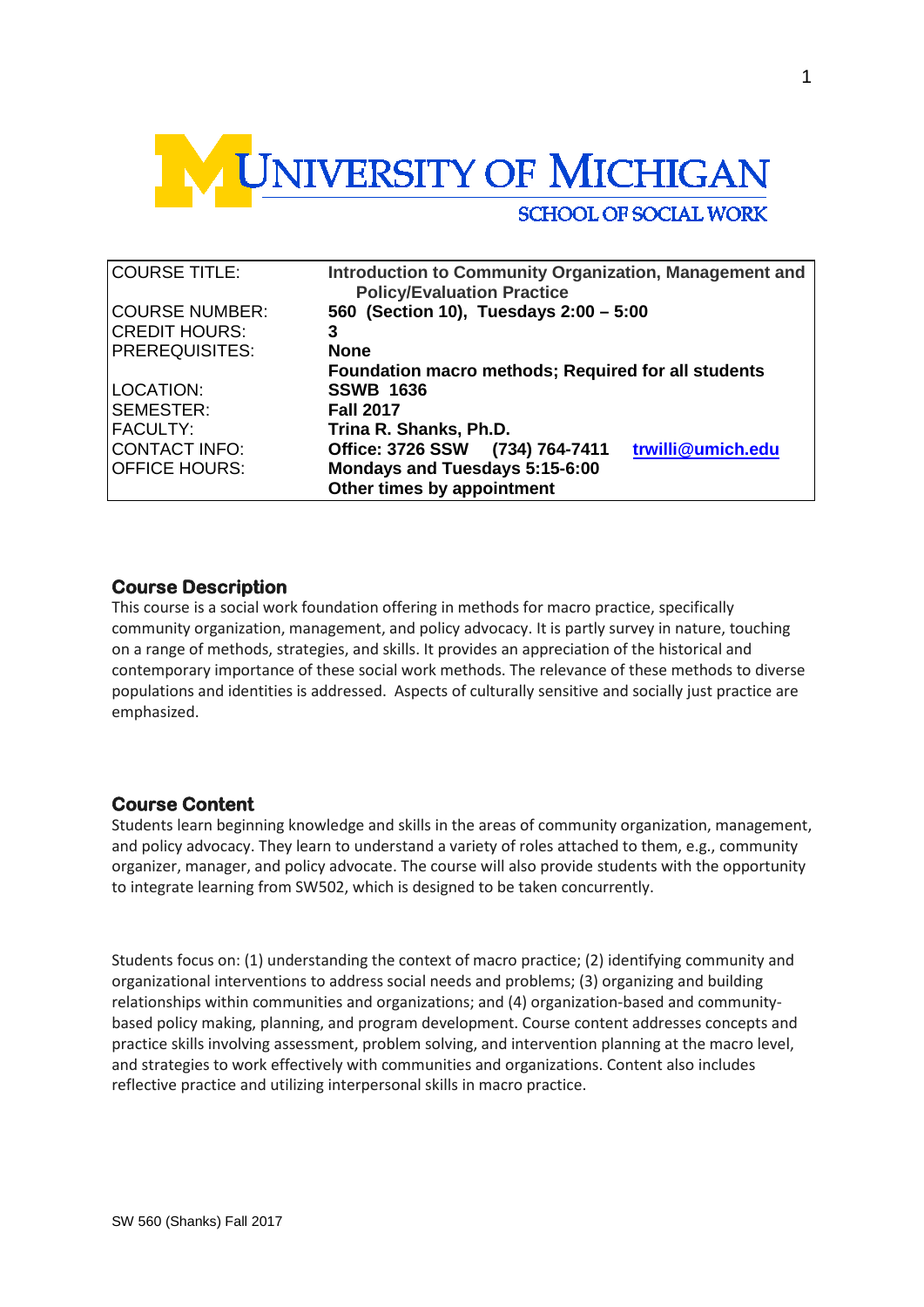# **Course Competencies and Practice Behaviors**

This course addresses the following competencies and practice behaviors:

**COMPETENCY 1—**Identify as a professional social worker and conduct oneself accordingly.

Social workers serve as representatives of the profession, its mission, and its core values. They know the profession's history. Social workers commit themselves to the profession's enhancement and to their own professional conduct and growth. Social workers

- advocate for client access to the services of social work;
- attend to professional roles and boundaries

**COMPETENCY 2—**Apply social work ethical principles to guide professional practice.

Social workers have an obligation to conduct themselves ethically and to engage in ethical decisionmaking. Social workers are knowledgeable about the value base of the profession, its ethical standards, and relevant law. Social workers

- recognize and manage personal values in a way that allows professional values to guide practice;
- make ethical decisions by applying standards of the National Association of Social Workers Code of Ethics and, as applicable, of the International Federation of Social Workers/International Association of Schools of Social Work Ethics in Social Work Statement of Principles;
- apply strategies of ethical reasoning to arrive at principled decisions

**COMPETENCY 3—**Apply critical thinking to inform and communicate professional judgments.

Social workers are knowledgeable about the principles of logic, scientific inquiry, and reasoned discernment. They use critical thinking augmented by creativity and curiosity. Critical thinking also requires the synthesis and communication of relevant information. Social workers

- distinguish, appraise, and integrate multiple sources of knowledge, including research-based knowledge, and practice wisdom;
- analyze models of assessment, prevention, intervention, and evaluation;
- demonstrate effective oral and written communication in working with individuals, families, groups, organizations, communities, and colleagues.

**COMPETENCY 4**—Engage diversity and difference in practice.

Social workers understand how diversity characterizes and shapes the human experience and is critical to the formation of identity. The dimensions of diversity are understood as the intersectionality of multiple factors including age, class, color, culture, disability, ethnicity, gender, gender identity and expression, immigration status, political ideology, race, religion, sex, and sexual orientation. Social workers appreciate that, as a consequence of difference, a person's life experiences may include oppression, poverty, marginalization, and alienation as well as privilege, power, and acclaim. Social workers

• recognize the extent to which a culture's structures and values may oppress, marginalize, alienate, or create or enhance privilege and power;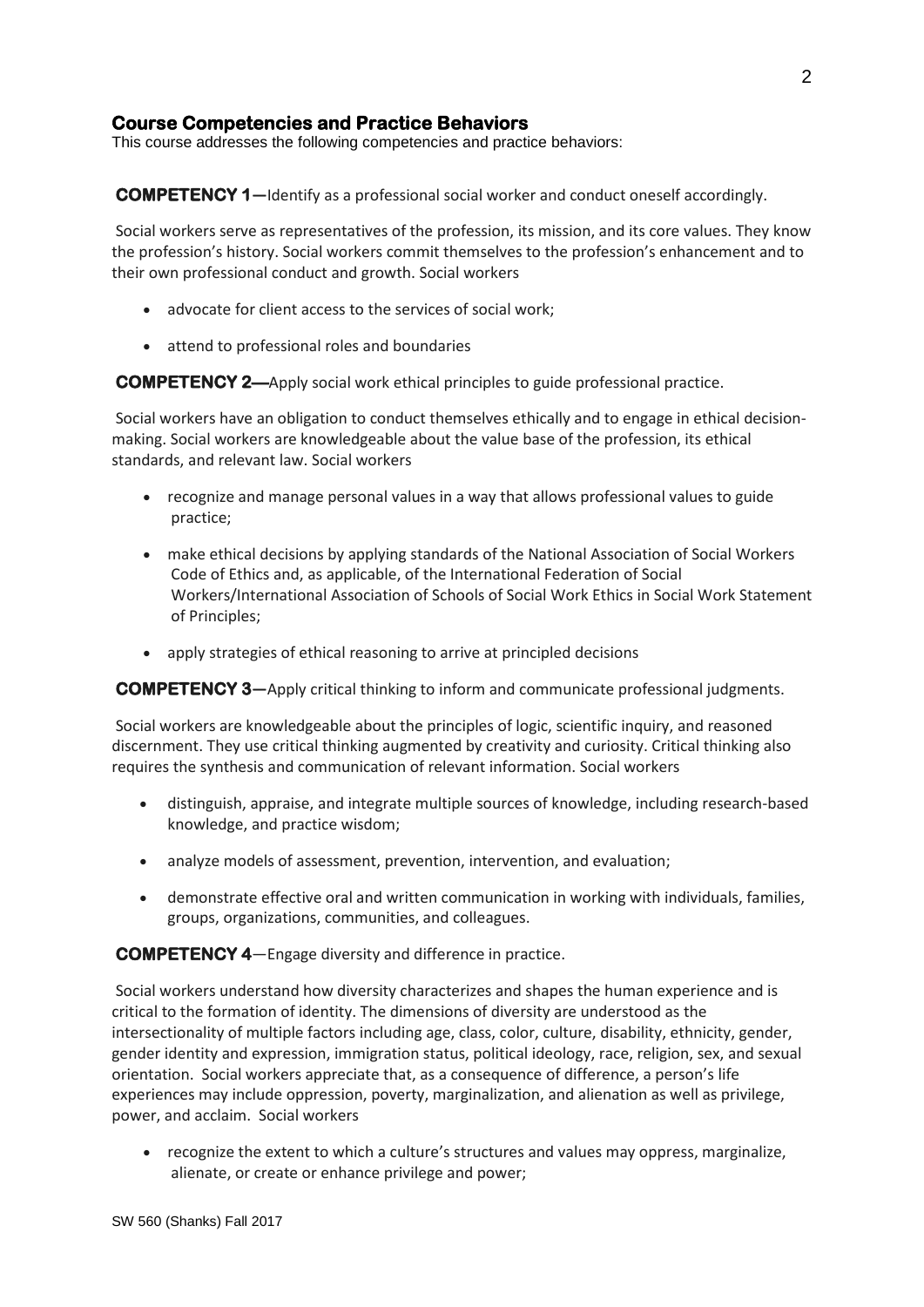- gain sufficient self-awareness to eliminate the influence of personal biases and values in working with diverse groups;
- recognize and communicate their understanding of the importance of difference in shaping life experiences

**COMPETENCY 5**—Advance human rights and social and economic justice.

Each person, regardless of position in society, has basic human rights, such as freedom, safety, privacy, an adequate standard of living, health care, and education. Social workers recognize the global interconnections of oppression and are knowledgeable about theories of justice and strategies to promote human and civil rights. Social work incorporates social justice practices in organizations, institutions, and society to ensure that these basic human rights are distributed equitably and without prejudice. Social workers

- advocate for human rights and social and economic justice; and
- engage in practices that advance social and economic justice.

**COMPETENCY 6**—Engage in research-informed practice and practice-informed research.

Social workers use practice experience to inform research, employ evidence-based interventions, evaluate their own practice, and use research findings to improve practice, policy, and social service delivery. Social workers comprehend quantitative and qualitative research and understand scientific and ethical approaches to building knowledge. Social workers

• use research evidence to inform practice.

**COMPETENCY 7**—Apply knowledge of human behavior and the social environment.

Social workers are knowledgeable about human behavior across the life course; the range of social systems in which people live; and the ways social systems promote or deter people in maintaining or achieving health and well-being. Social workers apply theories and knowledge from the liberal arts to understand biological, social, cultural, psychological, and spiritual development. Social workers

- utilize conceptual frameworks to guide the processes of assessment, intervention, and evaluation; and
- critique and apply knowledge to understand person and environment.

**COMPETENCY 8**—Engage in policy practice to advance social and economic well-being and to deliver effective social work services.

Social work practitioners understand that policy affects service delivery, and they actively engage in policy practice. Social workers know the history and current structures of social policies and services; the role of policy in service delivery; and the role of practice in policy development. Social workers

- analyze, formulate, and advocate for policies that advance social well-being
- collaborate with colleagues and clients for effective policy action.

**COMPETENCY 9**—Respond to contexts that shape practice.

Social workers are informed, resourceful, and proactive in responding to evolving organizational, community, and societal contexts at all levels of practice. Social workers recognize that the context of practice is dynamic, and use knowledge and skill to respond proactively. Social workers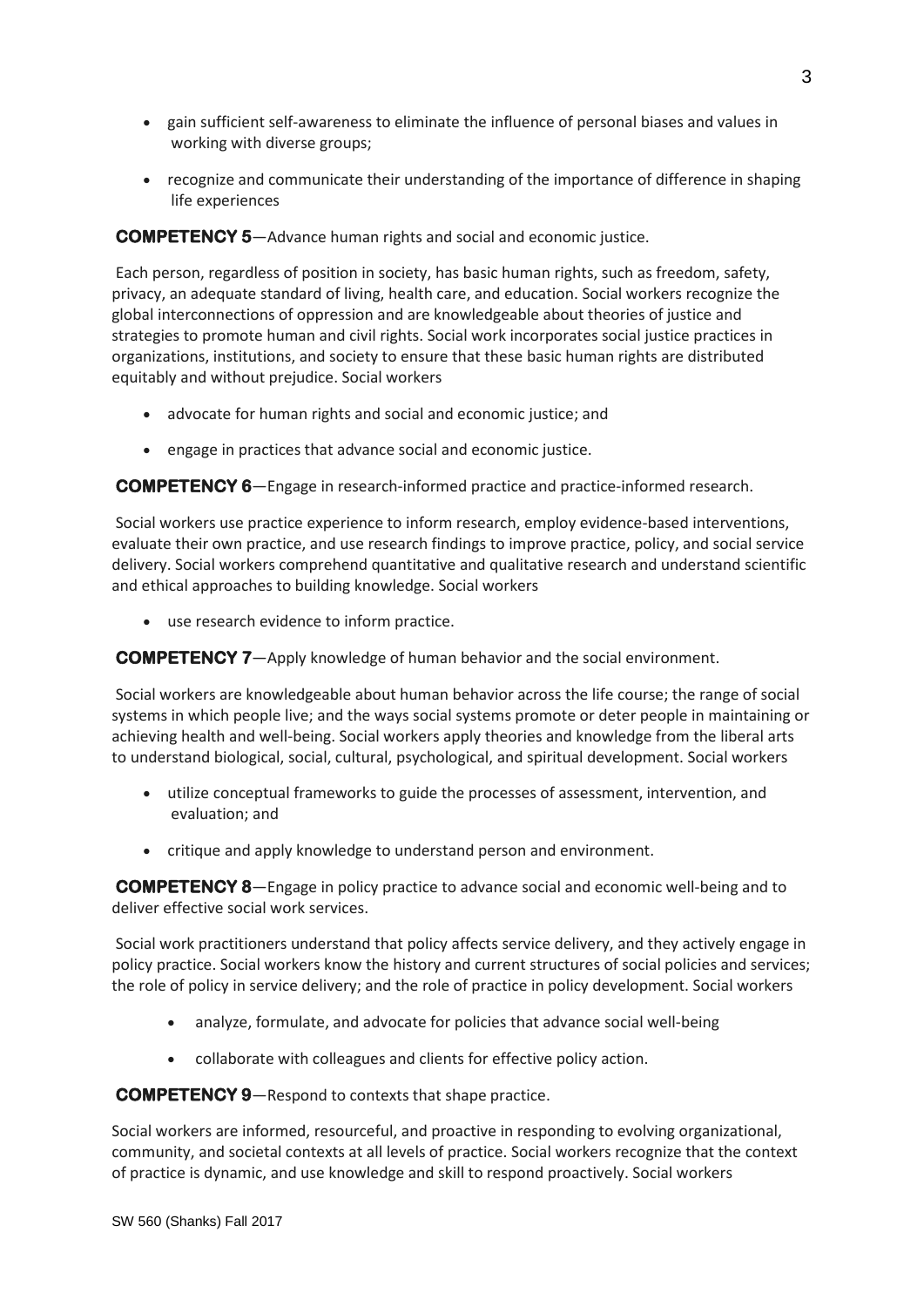- continuously discover, appraise, and attend to changing locales, populations, scientific and technological developments, and emerging societal trends to provide relevant services
- promote sustainable changes in service delivery and practice to improve the quality of social services.

**COMPETENCY 10—**Engage, assess, intervene, and evaluate with individuals, families, groups, organizations, and communities.

Professional practice involves the dynamic and interactive processes of engagement, assessment, intervention, and evaluation at multiple levels. Social workers have the knowledge and skills to practice with individuals, families, groups, organizations, and communities. Practice knowledge includes identifying, analyzing, and implementing evidence-based interventions designed to achieve client goals; using research and technological advances; evaluating program outcomes and practice effectiveness; developing, analyzing, advocating, and providing leadership for policies and services; and promoting social and economic justice.

#### **COMPETENCY 10(b)—Assessment**

Social workers

- collect, organize, and interpret client data
- assess client strengths and limitations
- develop mutually agreed-on intervention goals and objectives; and
- select appropriate intervention strategies.

#### **COMPETENCY 10(c)—Intervention**

Social workers

- initiate actions to achieve organizational goals
- implement prevention interventions that enhance client capacities;
- help clients resolve problems;
- negotiate, mediate, and advocate for clients; and
- facilitate transitions and endings.

#### **COMPETENCY 10(d)—Evaluation**

Social workers

• critically analyze, monitor, and evaluate interventions.

#### **Course Objectives**

On completion of this course, students using a generalist social work practice framework will be able to:

1. Describe the historical, social, political and economic forces that have shaped and continue to shape macro practice in social work. (Practice Behaviors 4.1, 9.1)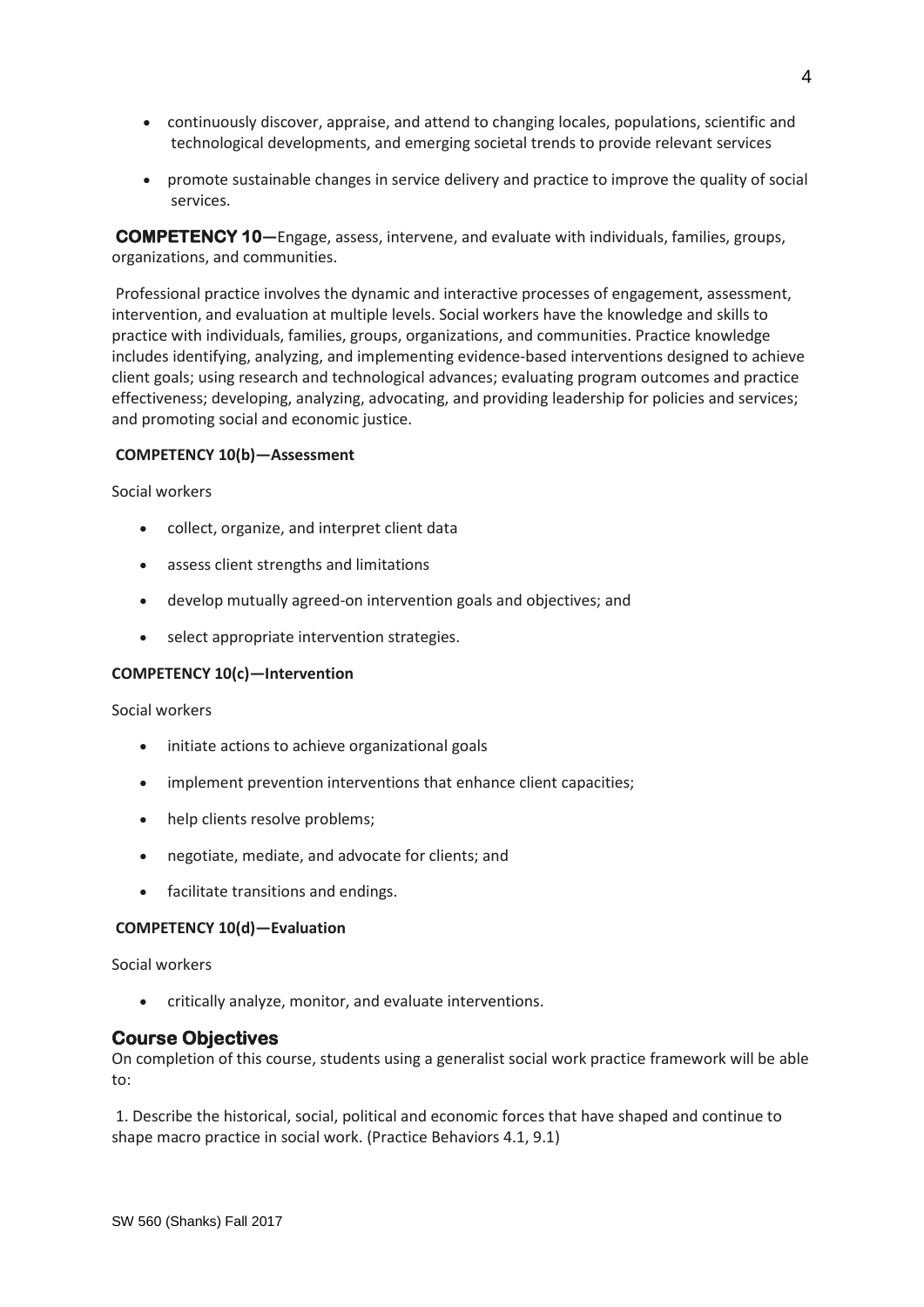2. Identify community organization, management, and policy-advocacy strategies for dealing with contemporary social work and social welfare problems. (Practice Behaviors 1.1, 3.1, 5.2, 5.3, 6.2, 8.1)

3. Demonstrate beginning level community organization, management, and policy advocacy skills in promoting social work values. (Practice Behaviors 3.1, 3.3, 4.3, 5.2, 5.3, 8.1, 8.2, 9.2, 10.c.1, 10.c.2, 10.c.3, 10.c.4, 10.c.5, 10.d.1)

4. Apply NASW's Code of Ethics and other professional codes to the selection of action strategies, and in particular applying them to those situations which affect disadvantaged/discriminated against populations. (Practice Behaviors 1.3, 2.1, 2.2, 2.4, 4.2, 5.3)

5. Demonstrate the ability to utilize selected macro assessment tools (e.g., community profiles, asset maps, community needs and strengths assessment, Census data analysis, windshield surveys, SWOT analysis, force field analysis, flow-charts, nominal group technique, task analysis, and ethical analysis) to develop client-centered interventions. (Practice Behaviors 3.1, 3.2, 7.1, 7.2; 10.b.1, 10.b.2, 10.b.3, 10.b.4, 10.c.1, 10.c.2, 10.c.3, 10.c.4, 10.c.5 )

6. Specify/identify those situations in which social workers are likely to be central to addressing major social welfare concerns. (Practice Behaviors 5.3, 7.2)

7. Identify salient connections between macro practice and interpersonal practice. (Practice Behaviors 3.2, 7.1, 7.2)

# **Course Design:**

While using the lecture/discussion mode as the primary pattern, class sessions will also include skill building activities and exercises, speakers, and videos.

| <b>Theme Relation to</b><br><b>Multiculturalism &amp;</b><br>Diversity:                                | are addressed through methods such as the use of readings, examples,<br>cases, and role plays, and the development of intervention tools that<br>explore multi-cultural and diversity issues from at least five perspectives:<br>1) the worker, (community organizer herself or himself); 2) the manager;<br>3) the policy analyst/advocate; 4) the organization or program; 5) the<br>community or client system.                                                                                       |
|--------------------------------------------------------------------------------------------------------|----------------------------------------------------------------------------------------------------------------------------------------------------------------------------------------------------------------------------------------------------------------------------------------------------------------------------------------------------------------------------------------------------------------------------------------------------------------------------------------------------------|
| Justice:                                                                                               | Theme Relation to Social are addressed through the use of readings, examples, cases, and role<br>plays, and the development of intervention tools that enable workers to<br>secure better representation of underrepresented community members<br>and points of view in the community, agency, and polity, and to address,<br>through the attainment of program goals, issues of historic exclusion and<br>exploitation. Techniques of both transactional and transformational<br>change are considered. |
| <b>Theme Relation to</b><br>Promotion, Prevention,<br><b>Treatment &amp;</b><br><b>Rehabilitation:</b> | are addressed through the use of readings, examples, cases, and role<br>plays, and the development of intervention tools that explore special<br>attention to the benefits of early intervention, (promotion and<br>prevention), risks attendant to the use of various methods (treatment),<br>and the need for longer term connection and follow-up (rehabilitation).                                                                                                                                   |
| <b>Theme Relation to</b><br><b>Behavioral and Social</b><br><b>Science Research:</b>                   | Research is addressed through the use of readings, examples, cases, and<br>role plays, and the development of intervention tools that explore the<br>perspectives of social and behavioral science theory on the community,<br>the organization, and the polity. Organizational, political science, and<br>community theories will be important bases for class analyses.                                                                                                                                |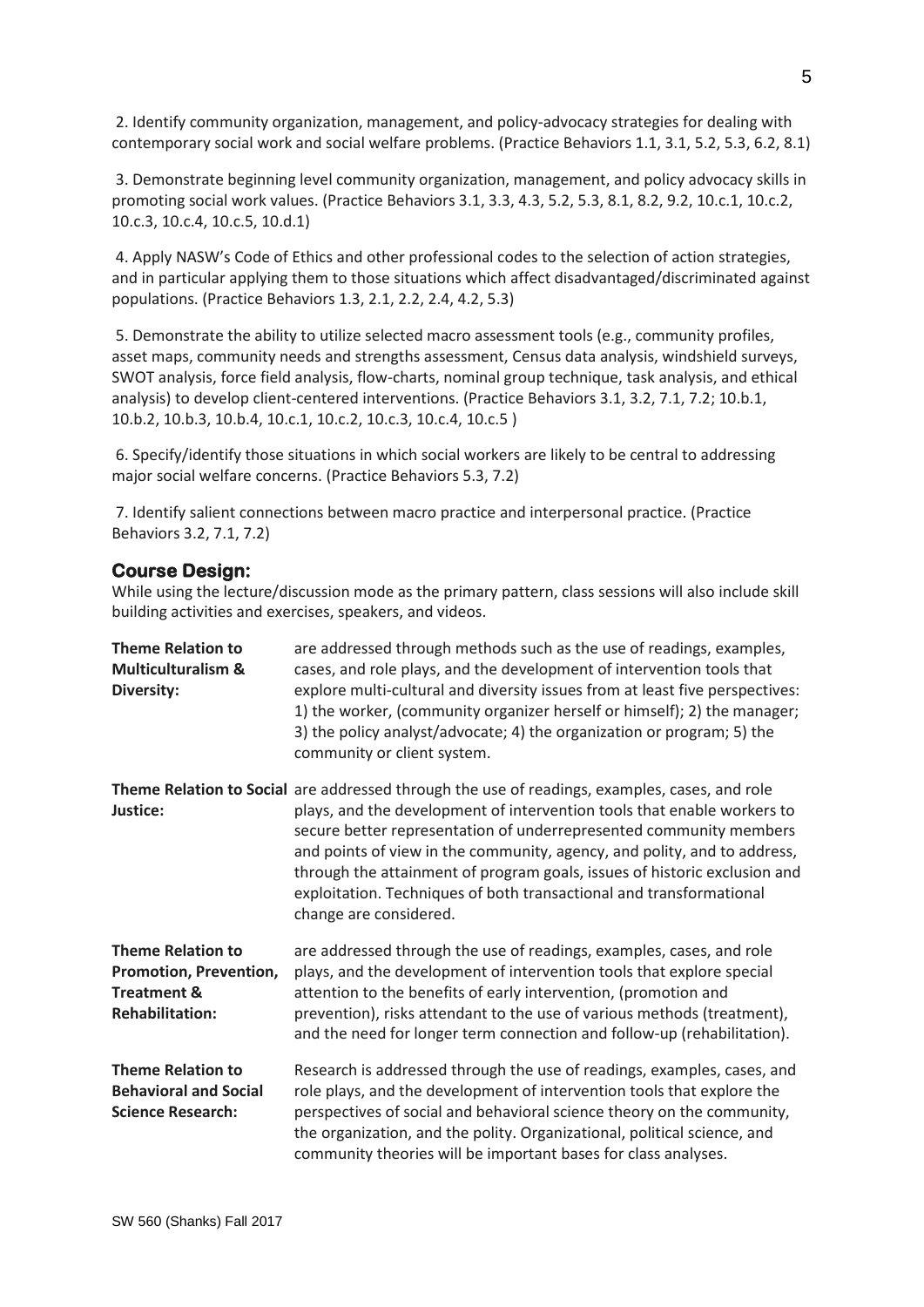Relationship to SW Ethics The course will address ethical and value issues related to working with, **and Values:** and in, organizations, communities, societies, and in conducting policyfocused research in these areas. For example, as employees of organizations, members of communities, and citizens of states, social workers must work to ensure equal treatment for all citizens, while at the same time expressing preferential programmatic attention to the most disadvantaged within those systems. The course will also focus on social workers' responsibility as professionals to promote the general welfare through working toward the elimination of discrimination, expanding choices for all persons, encouraging respect for diversity, advocating for progressive changes in social policies, and encouraging informed participation by the public.

**Faculty Approved:** October 17, 2012

# **Accommodations**

If you have a disability or condition that may interfere with your participation in this course, please schedule a private appointment with me as soon as possible to discuss accommodations for your specific needs. This information will be kept strictly confidential. For more information and resources, please contact the Services for Students with Disability office at 734-763-3000 in room G-664 Haven Hall.

# **Student Mental Health and Wellbeing**

University of Michigan is committed to advancing the mental health and wellbeing of its students. If you or someone you know is feeling overwhelmed, depressed, and/or in need of support, services are available. For help, contact *Counseling and Psychological Services (CAPS)* at *[\(734\) 764-8312](tel:%28734%29%20764-8312)* and *[https://caps.umich.edu/](http://click.actionnetwork.org/mpss/c/6QA/ni0YAA/t.1sr/1XmDlirLSRy_10hmMBXGig/h0/jbPE8mifOYh9ZTFY4-2F4ex1AMj27YruYwCuFs-2FGEWlDkJBrUWruTFLccdvUjy0vPoz7TIt5UYalwpJeNFW9ye-2BIp5R3md2SU3JYbg-2FdmJuuWvNJvBFbq1xeTIrHHOJB3X3bufiiUOWLL9ZHqr2zq4QM4Ma8dKHgWdNSwROmBvgY0PcvJ5urLlWH857M6ljJh5bBKLgGN4OZ8qZ7ZFkB9h761J7T0Qzyr0DoA3rqZETQE0TyQX4mp0bGEmzFhyYa8nFwXwOSW-2BusxFVrfAneO1Qw-3D-3D)* during and after hours, on weekends and holidays, or through its counselor physically located in the School of Social Work, (Megan Shaughnessy-Mogill) at [\(734\) 763-7894](tel:(734)%20763-7894) or by email **[mshaughm@umich.edu.](mailto:mshaughm@umich.edu)** You may also consult *University Health Service (UHS)* at (734) 764-8320 and *[https://www.uhs.umich.edu/mentalhealthsvcs](http://click.actionnetwork.org/mpss/c/6QA/ni0YAA/t.1sr/1XmDlirLSRy_10hmMBXGig/h1/36Gq4-2F3niUnzPyyRf-2BAOrtZp9EUXw4VV93TeV2pngezLaxone85BdNKXn1g2Jx-2FuLbxguPJoRbLrmKMTu5lHlJKwMYjs6fAxXOISO2fsyF6-2BoxQoXHPVy3G0xVvONVrq7xLVbBZIkCzVf0lVl3vJ-2FTq-2B-2B84YqfMV8-2FwzqnFfNZaUUowypesNiEkC3YuMvS3naLARXEaHj60APoYb-2FGvFTFKfzO1UE8uXprEtwY5ygxcVxnYHPFRwdW54rgLJfXLWQGeD1NgqbF7MGU5ue1upLrSkmo0BUuI7h38KoR7Nn5c-3D)*, or for alcohol or drug concerns, see *[www.uhs.umich.edu/aodresources](http://click.actionnetwork.org/mpss/c/6QA/ni0YAA/t.1sr/1XmDlirLSRy_10hmMBXGig/h2/oP32kiuHXvNwJ-2BGou1c-2F3FQapQ5bx-2FfCisCI31j2zY1Kl-2F0BglKFayy-2FeehPLu2WVKKMSh-2FvjcCHoE0aG-2B9PEgArEqYHyMB9DPHKPQiuaiFMjrx1evAp2FnciSDUTNzP1hea3oZD45D-2BnxFSfQqt0j-2BbLhbolWNIuUbKonXT7Ww1TRAM9tTJ0D7HRk-2Fng0Hj-2FUwz3yLyneEOGHKA1zd5mBLaKbHXo9DRisUlgkm34D6QCIbYsa8hV66Mq30kShylQANPRuYp4WHw5l-2F-2FGdFTQS3WK-2F6z-2Bh1khKI-2BNSyR5WM-3D)*.

# **Safety & Emergency Preparedness**

In the event of an emergency, dial 9-1-1 from any cell phone or campus phone.

All University of Michigan students, faculty and staff are required to familiarize themselves with emergency procedures and protocols for both inside and outside of the classroom. In the event of possible building closure (i.e. severe weather conditions, public health notices, etc.) you may contact (734)764-SSWB (7793) for up-to-date School closure information.

For more information view the annual Campus Safety Statement at [http://www.dpss.umich.edu/.](http://www.dpss.umich.edu/)

Register for UM Emergency Alerts at [http://www.dpss.umich.edu/emergency](http://www.dpss.umich.edu/emergency-management/alert/)[management/alert/.](http://www.dpss.umich.edu/emergency-management/alert/)

#### **Course Materials**

Recommended Text:

Coley, SM & Scheinberg, CA (2014) 5th edition. *Proposal Writing: Effective Grantsmanship*. Thousand Oaks, CA: Sage Publications (but any edition is okay)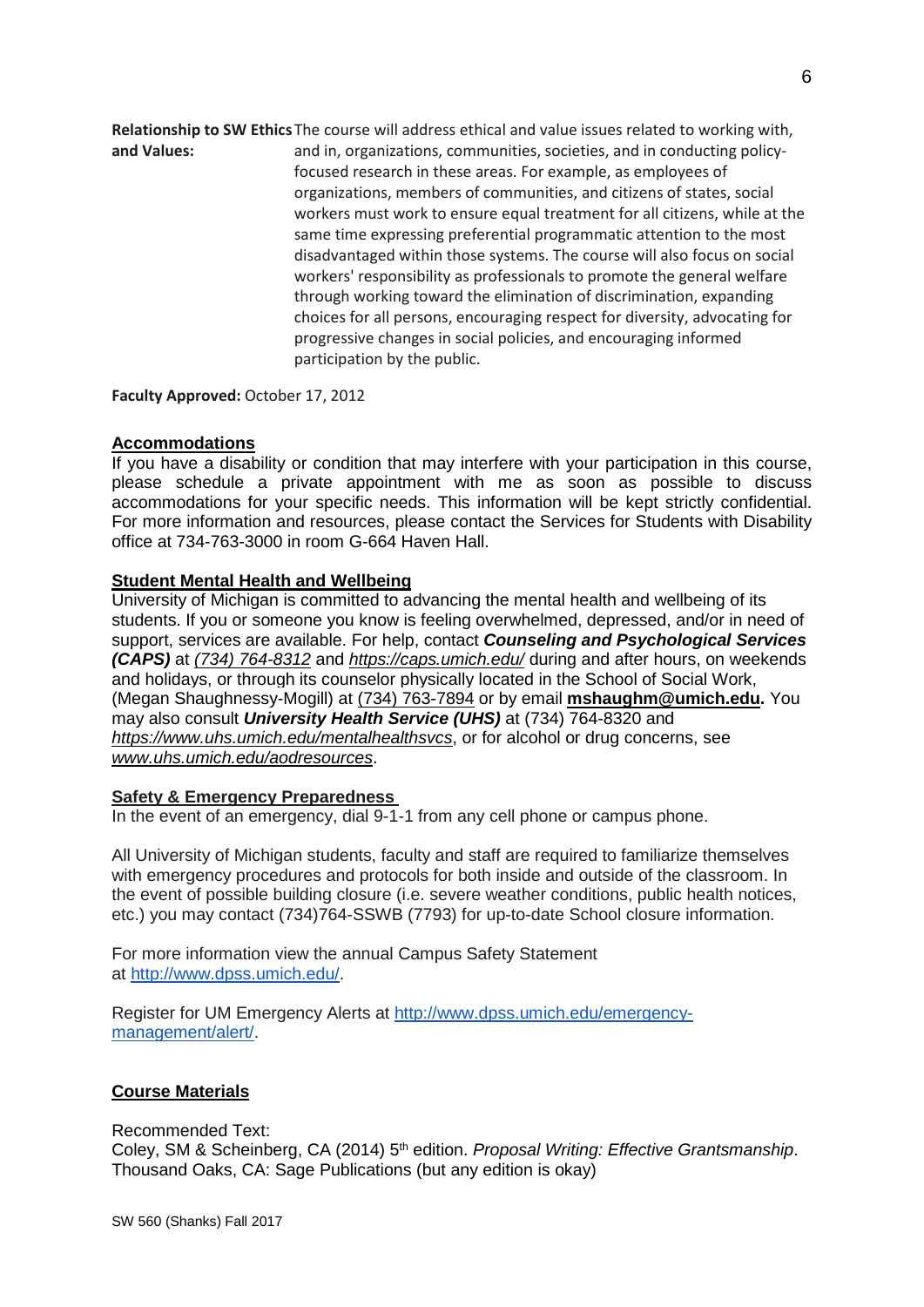In addition, our class will have a Canvas website where other required articles and reading materials as well as lecture notes/slides will be posted. Login to the Canvas portal at: https://canvas.umich.edu to find the course materials.

# **Assignments & Grading**

There are three (3) major graded assignments for this course as well as an expectation of regular attendance and class participation that contributes to a learning environment. These items are summarized below with their relative weight. Details follow the course outline.

| <b>Assignment</b>                                                                                                     | <b>Due Dates</b> | Weight |
|-----------------------------------------------------------------------------------------------------------------------|------------------|--------|
| <b>Advocacy Assignment</b><br>$\bullet$                                                                               | 10/10            | 25%    |
| • Community Project                                                                                                   | 11/21            | 30%    |
| • Concept/Pre- Proposal Paper                                                                                         | 12/12            | 30%    |
| • Attendance & Participation<br>(including reflection papers,<br>Pecha Kucha, on-line forums and<br>class activities) | Ongoing          | 15%    |

# **Grading**

Grades are earned by successfully completing the work on the assignments. A 100 point system is used. At the end of the term, the numerical grades earned for each written assignment will be translated into letter grades according to the following formula:

|                            |  |  | A+ 98-100 B+ 87-89 C+ 77-79 D <69 (no credit) |
|----------------------------|--|--|-----------------------------------------------|
| A 94-97 B 84-86 C 74-76    |  |  |                                               |
| A- 90–93 B- 80-83 C- 70-73 |  |  |                                               |

# PLEASE NOTE:

- Incompletes are not granted unless it can be demonstrated that it would be unfair to hold the student to the normal limits of the course. The student must formally request in writing an incomplete with the instructor prior to the final week of class.
- All assignments are to be completed by the date due. Exceptions will be granted with the permission of the instructor *in advance of* the due date for the assignment. Assignments submitted late without such permission will be downgraded 5% points each day the assignment is turned in past the due date, including week-ends.
- Students are to use APA "citation format" for each of the assignments. Each assignment needs to include appropriate attribution of authorship for paraphrases or ideas acquired from another source or appropriate citations, including page numbers, for direct quotes. Please review the Student Guide section on "Ethical Conduct in the University Environment." This section specifically addresses plagiarism and the possible consequences for engaging in this behavior. The University of Michigan Library system has an on-line resource that can assist you in preparing proper citations for assignments using APA format. Go to: (http://www.lib.mich.edu/ug/research/citation guide/AP5thed/pdf )
- *+No other aspects of the APA style guide will be used*. Instead, students are expected to prepare all assignments as "professional reports," i.e., single-spaced, plenty of white space, generous use of headings & sub-headings, underlining, *italics*, **bold**, etc.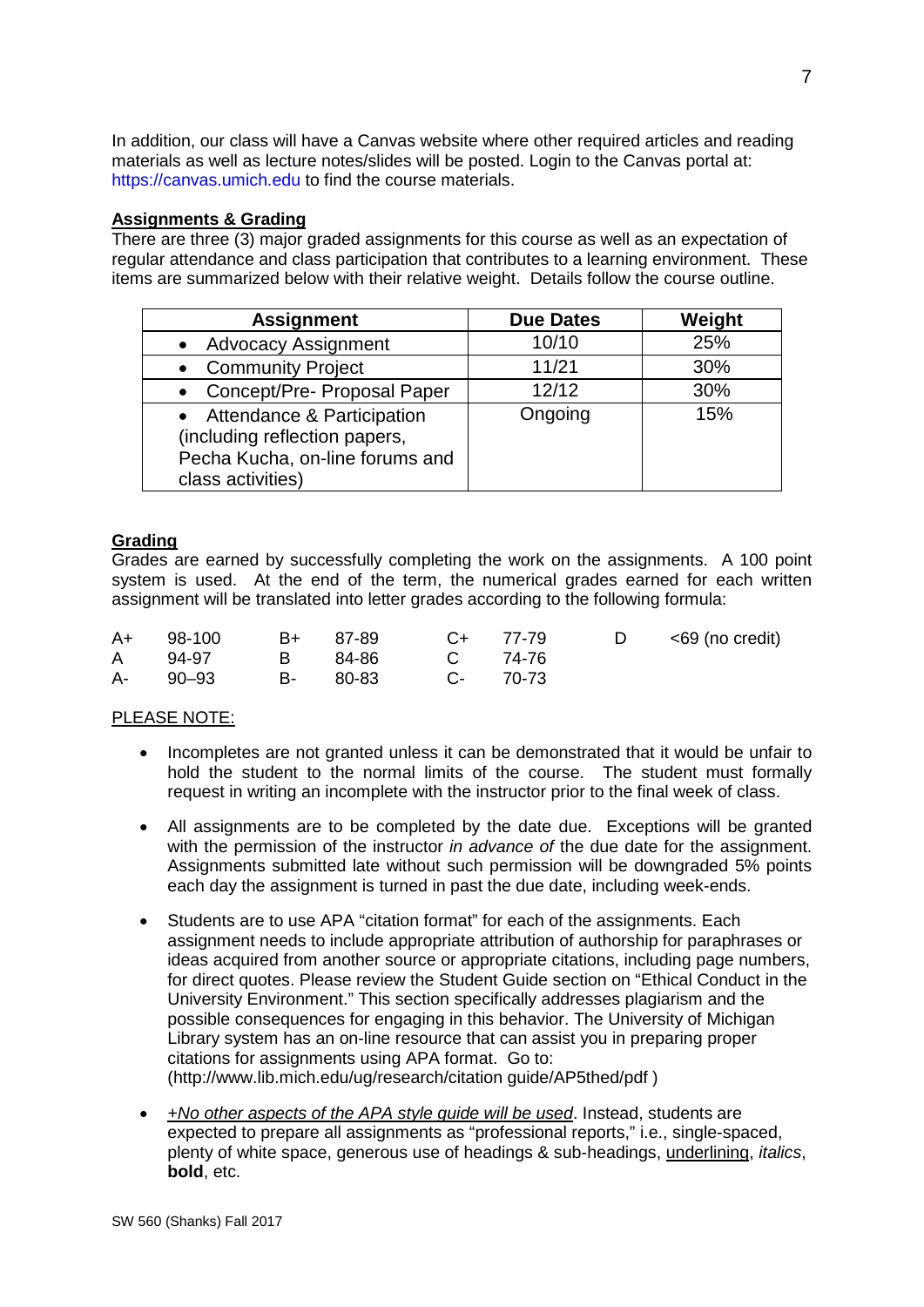### **Course Outline and Readings**

#### **Session Topic**

# **Session 1. Introduction: The History and Components of Macro Practice**

 **9/5** -- The values, history and components of macro practice

-- The challenges of macro practice in a multicultural society

Class Discussion: Recent political events from a Macro frame

Readings (Please read before class):

Netting, Kettner, McMurty, & Thomas (2012), *Social Work Macro Practice*, Chapter 1 "An Introduction to Macro Practice in Social Work," (pp. 1-31).

Uehara, E. et. al. (2013). Grand Challenges for Social Work, *Journal of the Society for Social Work and Research 4(*3), 165-170.

# **Session 2. Advocacy as a Form of Social Action**<br>9/12 -- Models of advocacy

 **9/12** -- Models of advocacy -- Policy advocacy

#### **Reflection Essay due**

Video: Stand Up, Speak Out

Readings:

Hardcastle (2012), *Community Practice Theories and Skills*, Chapter 12 "Using the Advocacy Spectrum," (pp.340-370).

Lens, V. (2004). Principled negotiation: A new tool for case advocacy, *Social Work 49(3)*, 506-513.

McNutt, John (2012). The Lobbying Strategy Handbook, Chapter 11 "Fighting for Justice in Cyberspace" (pp. 251-268). **OR** *G*ladwell*, M.* (2010). *Small change*: why the *revolution will not* be *tweeted*. The New Yorker October 4, 42-49,

[http://www.newyorker.com/reporting/2010/10/04/101004fa\\_fact\\_gladwell](http://www.newyorker.com/reporting/2010/10/04/101004fa_fact_gladwell)

# **Session 3. Models of Community Organization Practice and Their Implications 9/19 Understanding Communities: Their Problems & Their Populations**

- -- Defining the community
- -- Different conceptualizations of community and their implications
- -- Typologies of community organization
- -- Empowerment theory and community organization practice

#### Readings:

Hardcastle (2012), *Community Practice Theories and Skills*, Chapter 4 "The Concept of Community in Social Work Practice"(pp.94-129).

Pyle (2014), *Progressive Community Organizing: Reflective Practice in a Globalizing World*, Chapter 5 "Critical Organizing Frameworks" (pp. 1-20).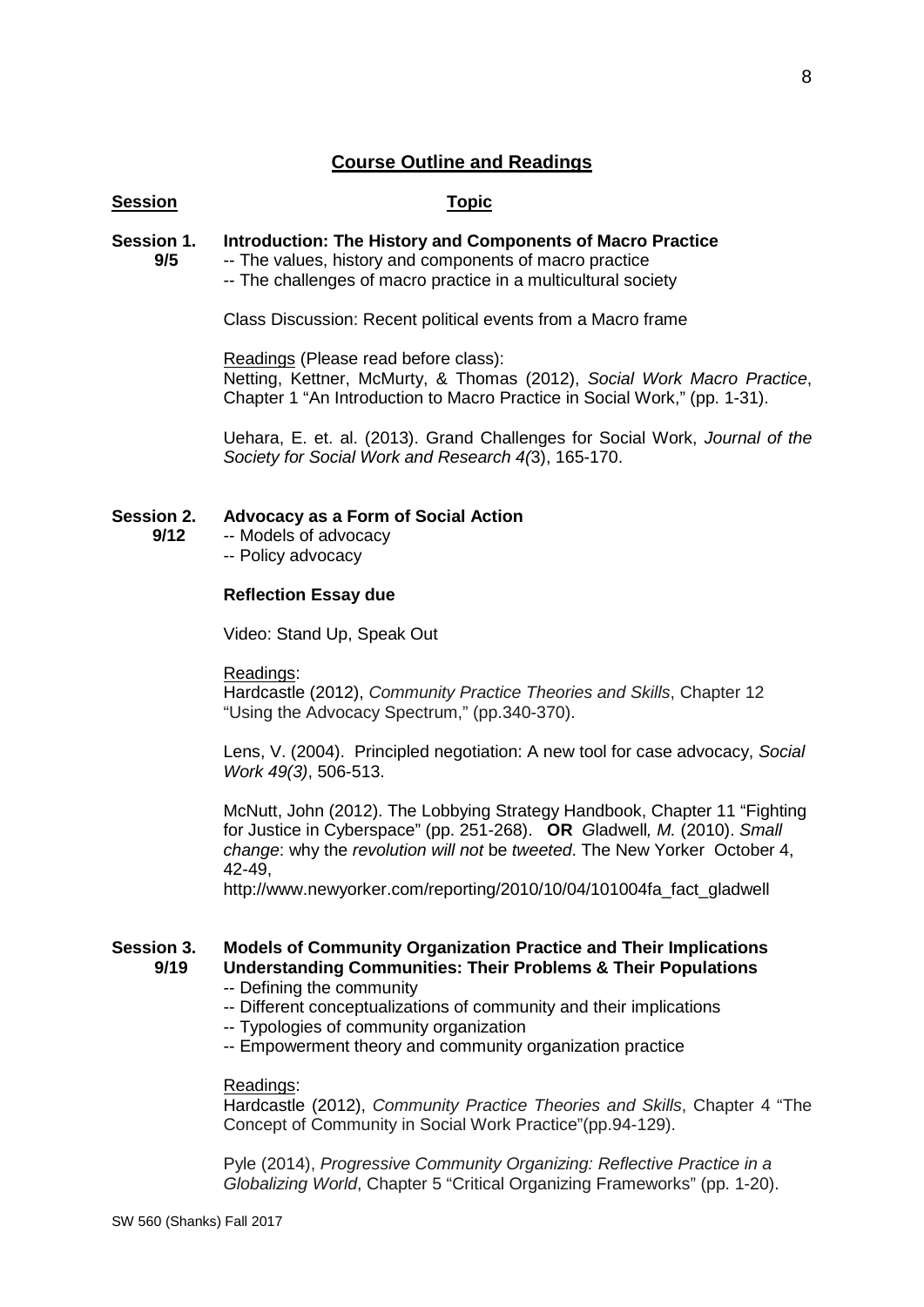Gutierrez, L., Lewis, E., Dessel, A., & Spencer, M. (2013). Principle skills, and practices strategies for promoting multicultural communication and collaboration. In M.O. Weill, M. Reisch, & M. Ohmer (Eds.), *The handbook of community practice (2nd ed.)* (pp. 445-460). Thousand Oaks, CA: Sage.

# **Session 4. Organizing and Mobilizing Communities**<br>9/26 -- Roles of the organizer

- **9/26** -- Roles of the organizer
	- -- Group skills in community work
	- -- Selecting appropriate strategies and tactics
	- -- Social capital and community mobilization

#### **Pre-profile Reflection Due**

Video: Holding Ground or Gaining Ground

Readings:

Pyle (2014), *Progressive Community Organizing: Reflective Practice in a Globalizing World*, Chapter 9 "Tactics for Change" (pp. 1-20).

Staples, L.H. (2000). Insider/outsider upsides and downsides. *Social Work with Groups 23*(2), 19-35.

#### **Session 5. Assessing Community Needs and Strengths**

 **10/3** --Constructing a community profile: Frameworks for community analysis --Conducting a community needs assessment

--Asset mapping: Identifying community strengths

Library Session

Readings:

Netting, Kettner, McMurty, & Thomas (2012), *Social Work Macro Practice*, Chapter 6 "Assessing Communities," (pp. 167-207).

Ohmer, M.L. & DeMasi, K. (2009). Consensus Organizing: A Community Development Workbook. Ch. 6 "Understanding Communities: Their History and Current Conditions." Thousand Oaks, CA: Sage Publications.

McKnight, J. (2013). A Basic Guide to ABCD Community Organizing. Asset Based Community Development Institute. Northwestern University, Evanston, IL.

Nystrom, N., & Jones, T. (2003). Community building with aging and old lesbians. *American Journal of Community Psychology 31(3/4)*, 293-300.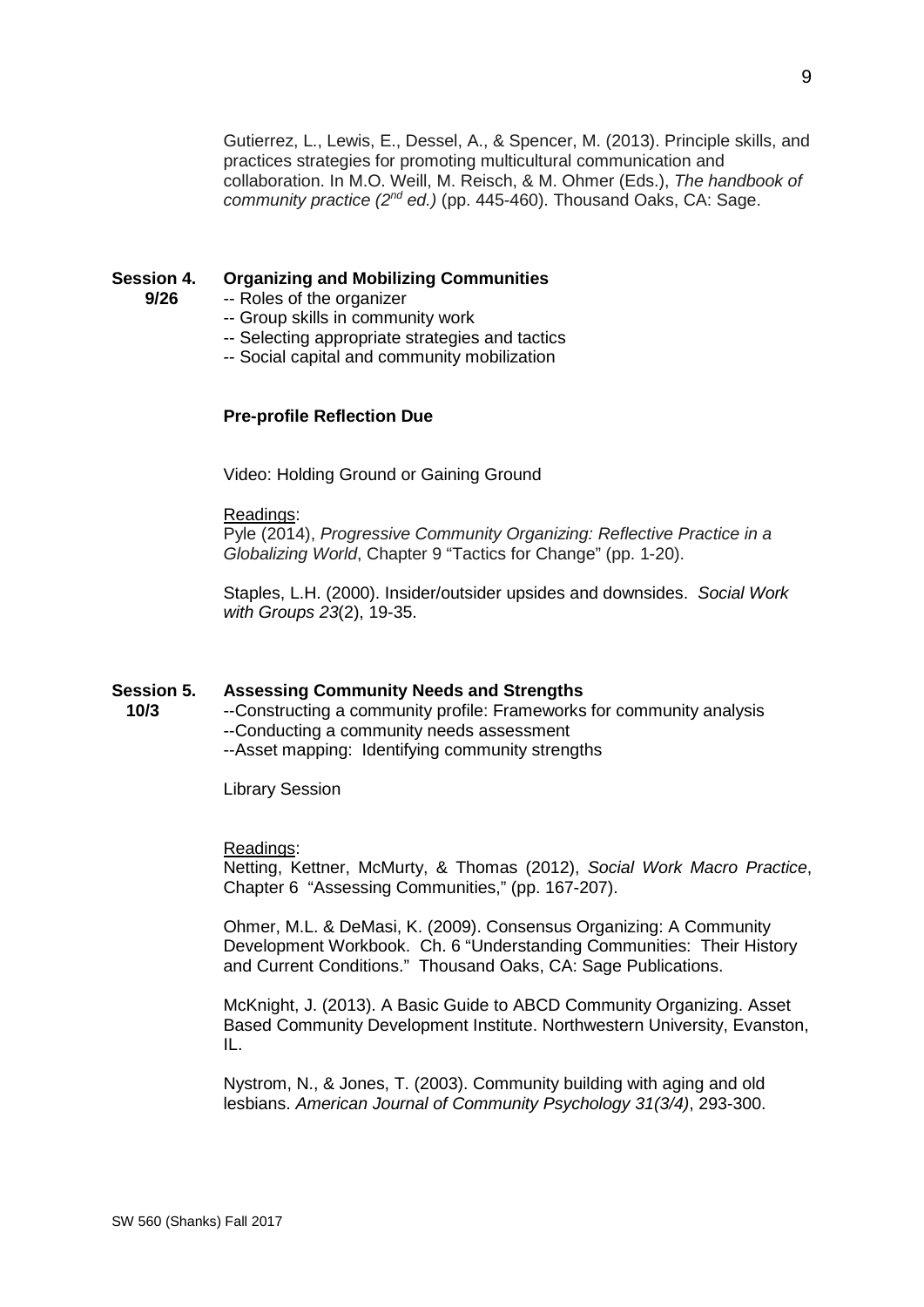# **Session 6. Understanding Community-Based Organizations**

- - **10/10** -- The structure, mission & goals of nonprofit community-based organizations -- Management theories
		- -- Decisionmaking, power, authority, and politics of nonprofit organizations --Assessing Organizations

# **Advocacy Assignment Due**

# Readings:

Austin, M & Vu, C. (2012). Assessment of organizations. In C.A. Gilsson, C.N. & K. M. Sowers (Eds). *Social work practice with groups, communities, and organizations: Evidence-based assessments and interventions* (pp. 131-157). Hoboken, NJ: Wiley.

Bradach, J. (2003). Going to scale: The challenge of replicating social programs. *Stanford Social Innovation Review,* 19-25.

Sutton, R. (2003). Sparking nonprofit innovation: Weird management ideas that work, *Stanford Social Innovation Review,* 42-49.

 **10/17** Fall Break

# **Session 7. Human Resources Management: Managing Staff in Organizations 10/24 Inter-Organizational Practice**

**Visioning and Strategic Planning in Community-Based Organizations** --Personnel Policies/Supervisory Roles and Functions

- --Staff Development
- -- Issues of power
- -- Inter-organizational practice in multicultural communities

Video: Running Good Meetings

#### Readings:

Hardcastle (2012), *Community Practice Theories and Skills*, Chapter 9 "Using Work Groups: Committees, Teams, and Boards" (pp.248-271).

Hopkins, K.M. (2009). Supervision, development, and training for staff and volunteers. In R.J. Patti (Ed.). *The handbook of human services management (2nd ed.)*. Thousand Oaks, CA: Sage.

# **Session 8.**

**10/31 Community Observation Day**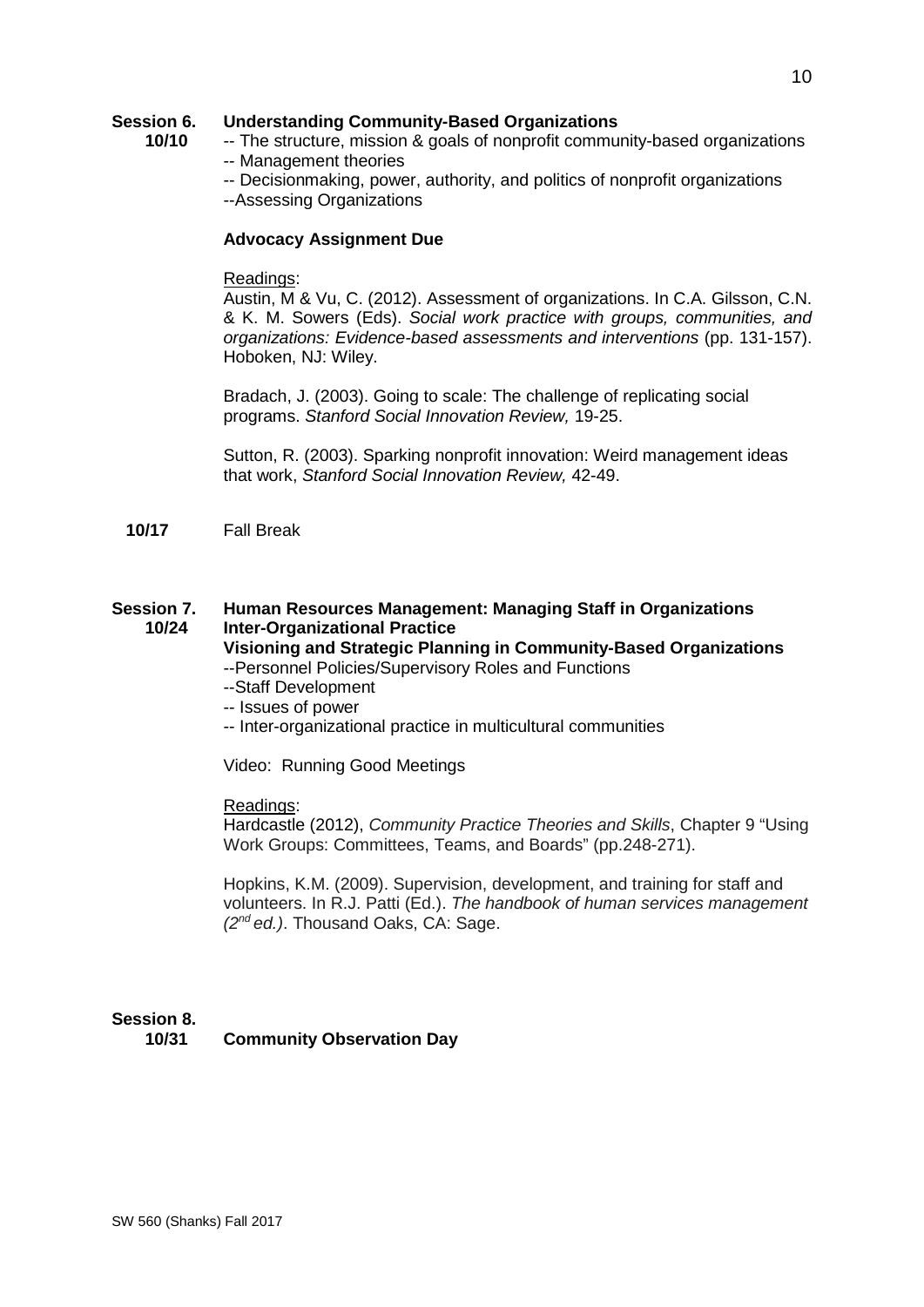### **Session 9 Ethical and Legal Issues in Macro Practice**

- **11/7** --The meaning of ethics and ethical analysis in macro practice
	- -- Ethical issues in macro practice
	- -- Legal foundations of community-based nonprofit organizations

#### Readings:

Alinsky, S. (1972). Of means and ends, in *Rules for radicals* (pp. 24 – 47). New York: Vintage Books.

Hardina, D. (2004). Guidelines for ethical practice in community organization, *Social Work 49 (4)*, 595-604.

Hoefer, R. (2006). Social justice and advocacy practice. In *Advocacy practice for social justice*. Chicago, IL: Lyceum Books.

National Association of Social Workers, (1996/2008). *Code of Ethics*, revised, Washington, D.C.: Author.<http://www.socialworkers.org/pubs/code/code.asp>

# **Session 10. Program Development, Implementation, Monitoring, and Evaluation 11/14**

- -- Linking programs to organizational mission and goals: Models & stages
- -- Translating goals into objectives: Promoting community participation
- -- Evaluating program outcomes
- -- Managing information

#### Readings:

Martin, L. (2009). Program planning and management. In R. J. Patti (Ed.). *The handbook of human services management (2nd ed).* Thousand Oaks, CA: Sage.

Kellogg Foundation (2004). Using Logic Models to Bring Together Planning, Evaluation, and Action: Logic Model Development Guide. Battle Creek, MI: Kellogg Foundation.

#### **Session 11**. **Community Presentation 11/21 Community Profile Due**

# **Session 12**. **Resource Development & Management in Community-Based 11/28 Organizations**

- -- Proposal writing
- -- Strategies for resource development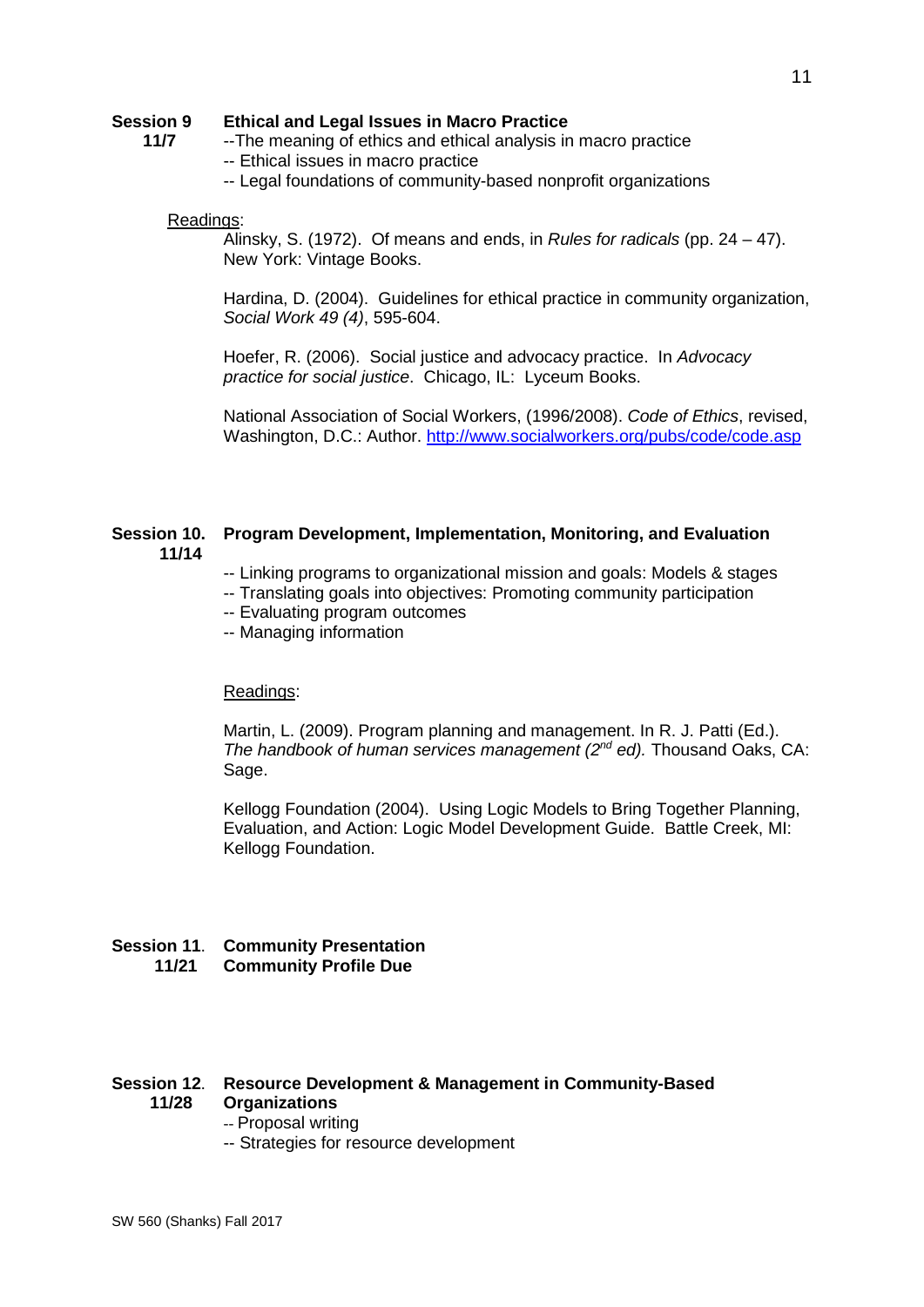Coley, SM & Scheinberg, CA (2014). *Proposal Writing: Effective Grantsmanship-5th edition*. Thousand Oaks, CA: Sage Publications

Hager, M., Rooney, P. & Pollak, T. (2006). How fundraising is carried out in US nonprofit organizations, International Journal of Nonprofit and Voluntary Sector Marketing, 7(4), 311-324.

# **Session 13. Social Policy and Community Practice**

 **12/5** --Policy development & implementation at the community level -- Analyzing the community impact of social policies

Video: CFED SEED video

Readings:

McCue, B. (2012). The Lobbying Strategy Handbook, Chapter 10 "The 10 Steps Strike Again! Breaking the Tire Cycle" (pp. 223-250).

Chambers, D. (2005). An overview of a style of policy analysis: A value-critical approach, in *Social policy and social programs*, 4th ed. (pp. 49-61), Boston: Allyn and Bacon.

Mondros, J. (2013). Political, social, and legislative action. In M. O. Weil, M. Reisch, & M. Ohmer (Eds.), the handbook of community practice  $(2^{nd}$  ed.). (pp.345-359) Thousand Oaks, CA: Sage.

# **Session 14. The Future of Macro Practice**

 **12/12** --Course Summary and Issues for the Future

Burghardt (2011), *Macro Practice in Social Work for the 21st Century,*  Chapter 11 "Summing Up, Moving Forward" (pp. 303-321).

Williams Shanks, T.R. (2014). "The Evolution of Anti-Poverty Policies and Programs." In Reid Cramer and Trina R. Williams Shanks (Editors). *The Assets Perspective: The Rise of Asset Building and its Impact on Social Policy.* Chapter 2.

#### **Concept/Pre-Proposal Assignment Due**

**Submit Pecha Kucha slides this week.**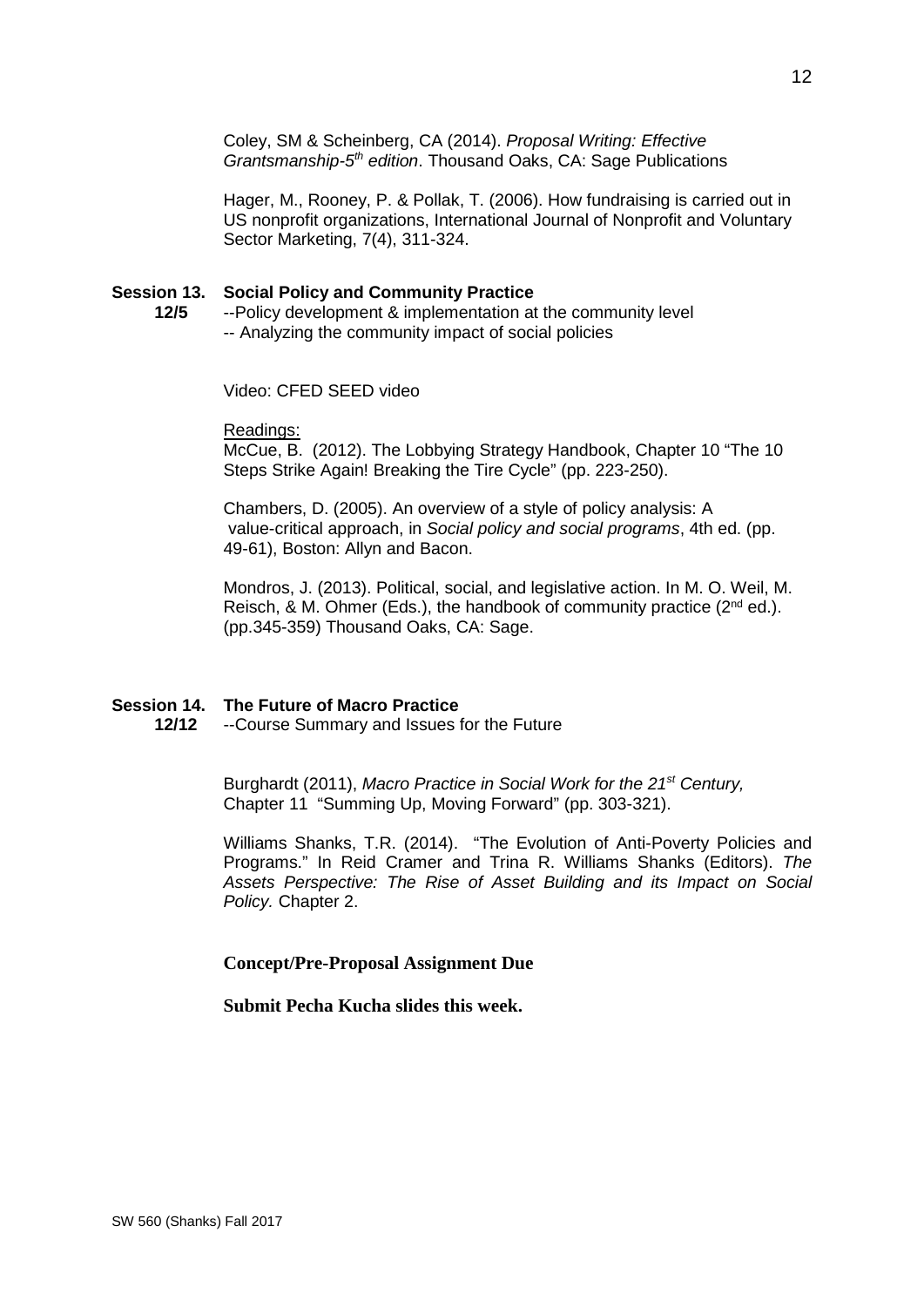# **Descriptions of Assignments for SW 560**

# **1. Advocacy Assignment (Individual Project)**

# **There are two options for the** *Advocacy Practice Assignment: Speak Out* **or** *Coalition Assignment*

# *Option A: Advocacy Practice Assignment: Speak Out*

Hoefer (2009) defines advocacy practice as when a "social worker takes action in a systematic and purposeful way to defend, represent, or otherwise advance the cause of one or more clients at the individual, group, organizational, or community level, in order to promote social justice." Using this assignment to operationalize our School's emphasis on Privilege, Oppression, Diversity and Social Justice (PODS), you are expected to speak on behalf of a client or a cause in a public forum in order to influence decisions regarding your group or cause. The main purpose of this assignment is to introduce you to the process of policy advocacy; how actively you pursue it is up to you.

#### **Step 1: Select an issue**

Select an issue or cause of interest to you that is connected to a particular marginalized group or social justice issue. It can be an issue related to a policy you have studied in your social welfare policy course. Or, if you are currently in a field placement, you may want to focus on an issue affecting your agency or its service users. However, if you are planning to undertake an agency-related project, please discuss this with me in terms of agency support and approval. You may also want to consult with your field instructor.

### **Step 2: Research the issues**

Research the topic from its historical perspective to the current situation to provide background information and develop a position. This may include a review of policy discussions, relevant reports, or social work literature. It may also be helpful to interview someone knowledgeable about the subject. You will be asked to provide a bibliography of all the sources reviewed. Based upon your review of the literature and the facts of the case, write an outline of the remarks you will use to guide your oral presentation or advocacy.

#### **Step 3: Write your statement**

Select the proper forum for your advocacy effort. This could include a letter to the editor, a Facebook blog, a Youtube video, or a speak out script from a forum that may consist of any public hearing, legislative committee, or special commission that is authorized to deal with your issue such as county board of commissioners, the regents of a university or community college, school board trustees, the planning commission of a unit of government, or the board of directors of a human service organization. Whether it is a written document submitted for review or a script that you read from in a video or at a forum, please turn in the statement.

#### **Step 4: Reflect on the process**

In the effort to be reflective practitioners, you are expected to write a two-page, doublespaced reflection paper which addresses the following: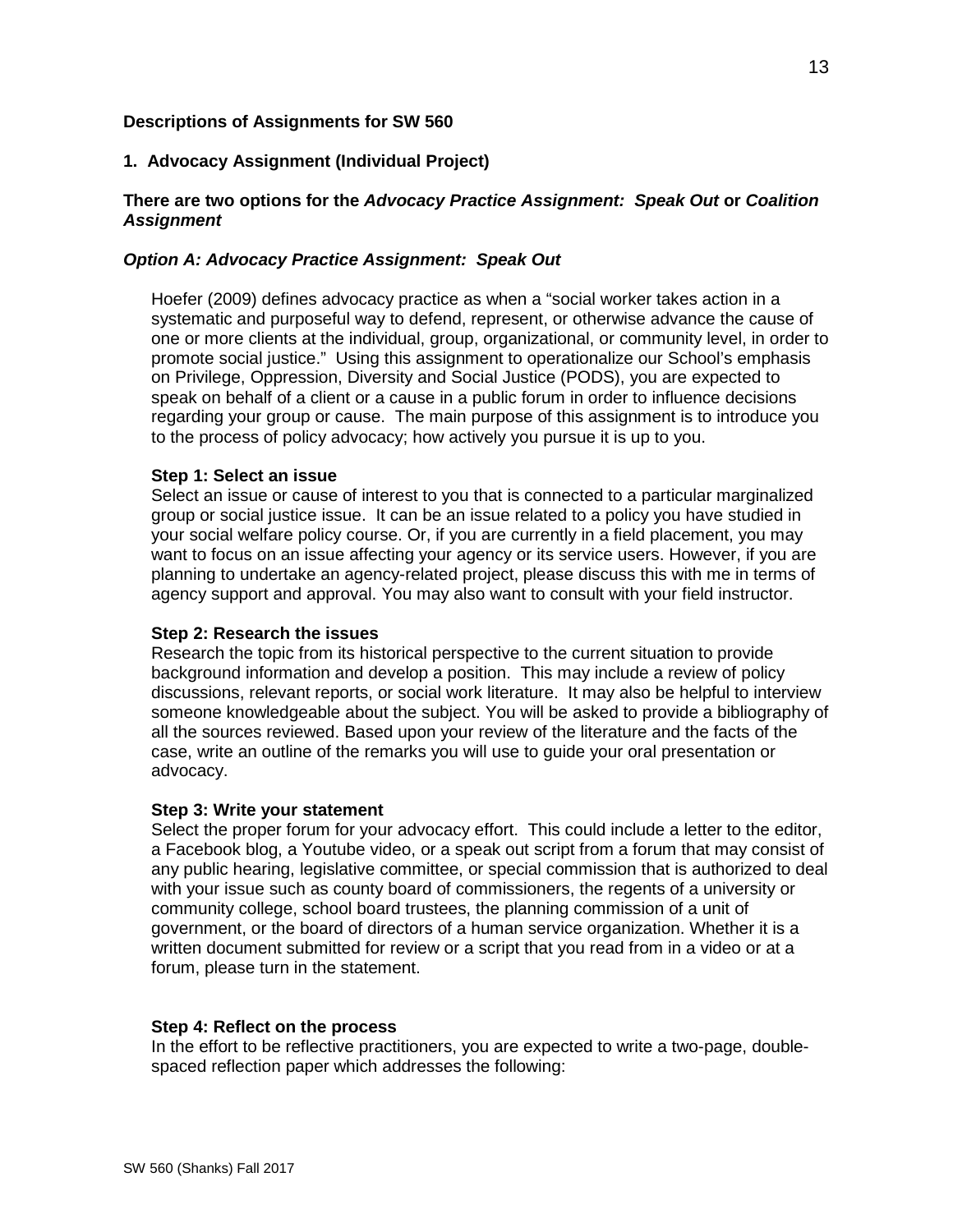- Summarize how you developed your project, specifically why you chose the particular issue you did and the rationale for how you framed it.
- In terms of your project, what do you see as its strengths and the areas for improvement? While it is appropriate to focus on the product developed, emphasis should be given to the process or skills you used to develop your opinion piece or prepared testimony.
- Reflect on the potential impact of your advocacy effort of behalf of your client group or cause. How might you integrate advocacy into your future social work practice?

# *Option B: Coalition Assignment*

# **Step 1: Identify a local organization**

Identify a local organization, coalition or collaboration (public or private) that is working for change on an issue that you have interest in.

# **Step 2: Gather information on the organization**

Attend a meeting of this group, interview someone in a leadership role and review written materials that the organization, coalition or collaboration has available and use newspapers as resources to understand the current context.

# **Step 3: Write a Statement**

Prepare a written 3 to 5 page (double-spaced) overview to analyze the group's effort and your opinion of its effectiveness. In this overview, define the issue, describe the organization, coalition or collaboration and who is involved in the effort, identify the goals and strategies that the group is using to advocate for change, and identify what would be considered a success or failure for this group. End with a short paragraph summarizing your opinion of the group's effectiveness. In an Appendix, include a summary of the meeting you attended and of the key informant interview.

# **Step 4: Reflect on the process**

You are expected to write a two-page, double-spaced reflection paper which addresses the following:

- Summarize how you developed your project, specifically why you chose the particular organization you did and what you learned from the process.
- What knowledge or skills did you gain from the assignment?
- In terms of your organization, coalition, or collaboration, what do you see as its strengths and the areas it stands in need of improvement?
- Reflect on the potential impact of this organization's advocacy effort of behalf of your client group or cause. How might you integrate advocacy into your future social work practice?

### **Work to submit to instructor-Submit as one document via Canvas on October 10th.**

- Opinion piece, written testimony (Option 1), 3-5 page Written Summary (Option 2)
- Bibliography and/or list of interviews conducted
- Reflection paper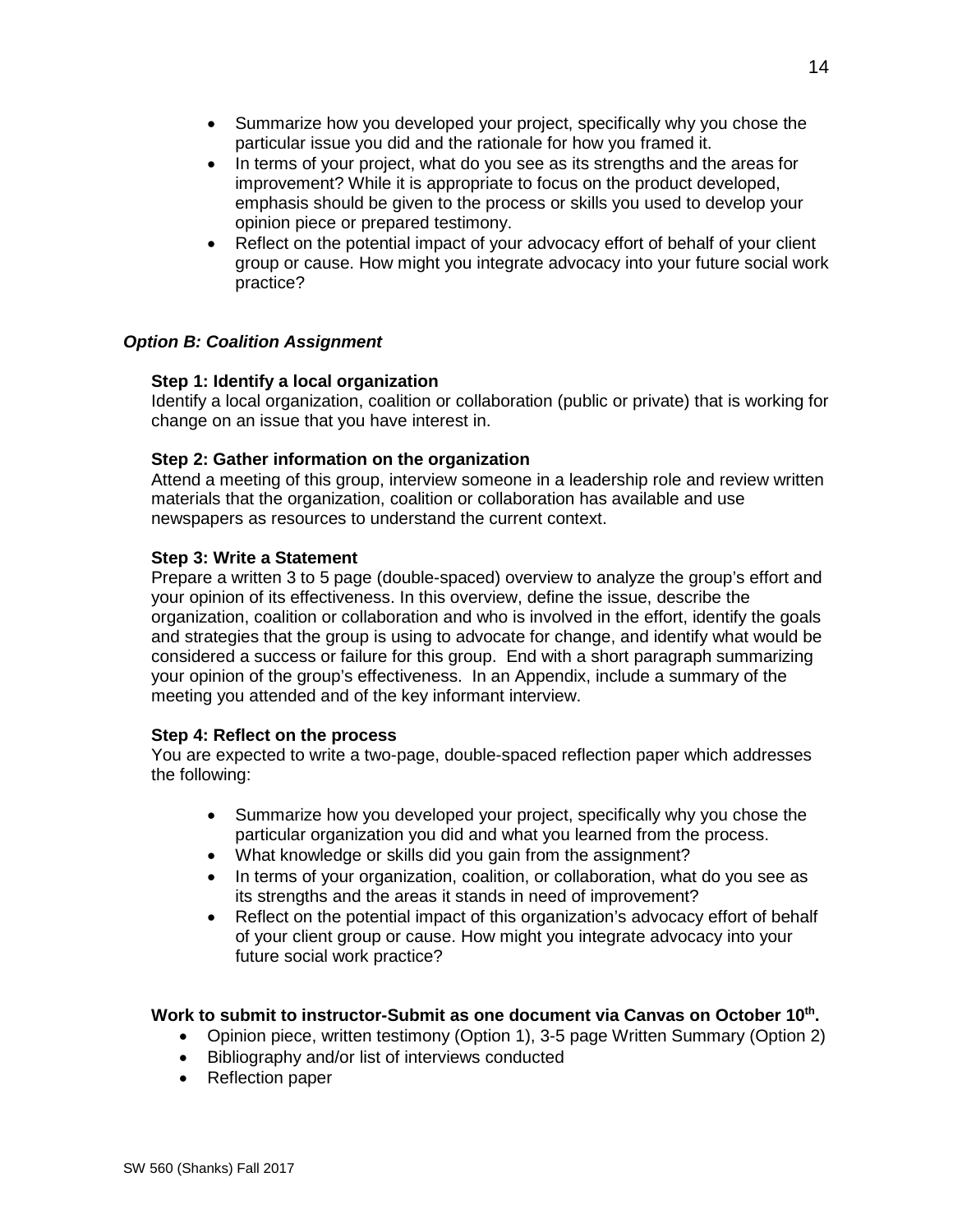# **2. Community Profile (Team Project)**

Working collaboratively in self-selected groups (4 to 5 students), you will develop a profile of a selected community within Michigan. Your profile will be created using a combination of observational and quantitative data. The profile will consist of a presentation, which for the purposes of this assignment you are developing for distribution to a group of concerned citizens and public officials. You will develop a 15 minute presentation to be delivered in class. You will assume that the class is a group of concerned citizens and officials interested in understanding your chosen community.

The assignment has several purposes:

- To learn the skills necessary for understanding and analyzing a community;
- To gain experience in reflective practice at the community level;
- To learn and practice skills important to working in a team; and
- To learn how to present your analysis in a professional manner.

There are two important dates regarding this assignment:

- Pre-profile reflection (prepared as a group) **Due by September 26th.**
- Community profile, including a summary of observational data, team minutes, and group evaluation (prepared individually). **Due in class November 21st.**

# **Step 1: Develop Teams**

You will be given time to form self-selected teams in the second class session. It is important to assign roles (i.e. facilitator, note taker, reporter, time keeper, process evaluator, etc.—these roles can rotate so that everyone can experience multiple roles), identify ground rules, and develop an evaluation process for your team to identify strengths and areas for improvement. It is recommended to include an informal evaluation process at each meeting (e.g. at the end of the meeting ask people to share what they liked about the meeting and one thing they thought could be improved). It is required to evaluate your group process at the end of the project.

Effective task groups keep minutes in order to promote accountability, the achievement of results, and transparency in decision making. Therefore, your groups are expected to keep minutes of your meetings. Minutes should be at least one page in length for each meeting.

In the beginning of the term, some class time will be allocated to enable your team to get established. A check-in process will occur periodically until the assignment is completed.

### **Step 2: Select community and complete pre-profile reflection**

Each team will select a community to assess—this includes both needs and assets (also commonly called strengths). The community you choose must include a geographic location, but can also focus on a specific population. The selected community should be one that is considered underserved or disenfranchised. If you select a population-based community, you should plan to observe and assess them within a geographic context. Please consider selecting a community that is easy to observe and assess. You should consider elements such as geographic proximity, access to the community and available information about the community.

Examples of communities that have been assessed in past 560 classes include homelessness in Washtenaw County, aging in Wayne County, Brightmoor community in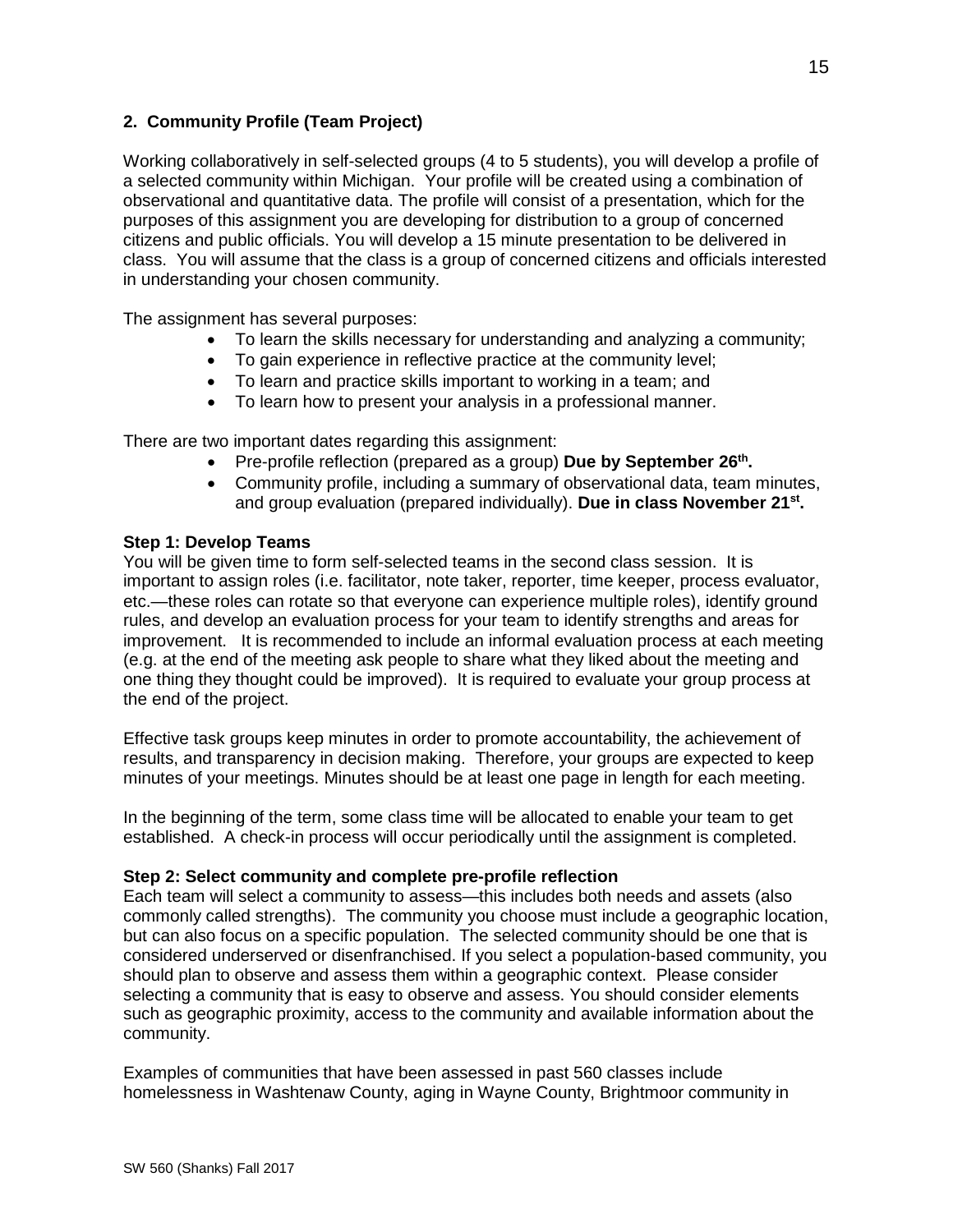Detroit, veterans in Detroit, Arab Americans in Dearborn, City of Howell in Livingston County, children with learning disabilities in the Ann Arbor community, and disparities between Ypsilanti and Ann Arbor in Washtenaw County.

# Work to submit to instructor—Due in class September 26<sup>th</sup>.

After you have selected your community, in the spirit of reflective practice, as a group write a two-page, double-spaced paper addressing the following points:

- What community and why
- What are some of the things you might examine (both through observation and quantitatively)
- What do you expect to find and why
- What comparisons do you expect to make and why

Also feel free to list any questions or concerns you would like to consult with me about.

Please ensure that each team member's name is listed on the top of the page. Bullet points or short paragraphs are fine. The use of headings is encouraged. References are not necessary, but you are expected to integrate ideas from the course.

# **Step 3: Develop the community profile**

Once you determine your focus, you will research the community using both observation and quantitative data.

Observation. Your small group will conduct an observational study of your selected community. If you chose a target population, visit a location where the population is likely to be found. Your group observation can be supplemented with key informant interviews or document analysis, which although not required, might provide important insights. Interviews can be held with community or organizational leaders, but not members of vulnerable populations. Please consult with me in selecting key informants. As a team, you will find a mutually convenient time to observe the community. However, we are not having class on October 31<sup>st</sup>, so I encourage you to use that day to conduct your observation and schedule any other conversations.

Your group will also learn about the community by looking up official statistical data collected about that community. In contrast, the observational data will provide a different perspective on your particular neighborhood. When your group begins to observe the neighborhood, you might walk; stand on a corner or drive by slowly through the neighborhood using a windshield survey. Use all your senses to begin to understand the neighborhood. You are permitted to take photographs, but make sure any people captured are not identifiable. It is best to take photographs that do not contain people. Record your observations as soon as possible perhaps even using a tape recorder. In your observations, note the following dimensions:

- 1. What is the name of the community/neighborhood? What are the main geographic boundaries and natural barriers? Is the neighborhood geographically isolated or cut off from surrounding neighborhoods?
- 2. Is there evidence of what people do for a living? What kinds of commercial enterprises do you see? Do you see evidence of unemployment? What type of transportation is available?
- 3. What kinds of people (social class, race, ethnicity, and age) are observed? How do people react to you? Are there many religious buildings? What types of parks, recreational areas or cultural resources are present? What are the housing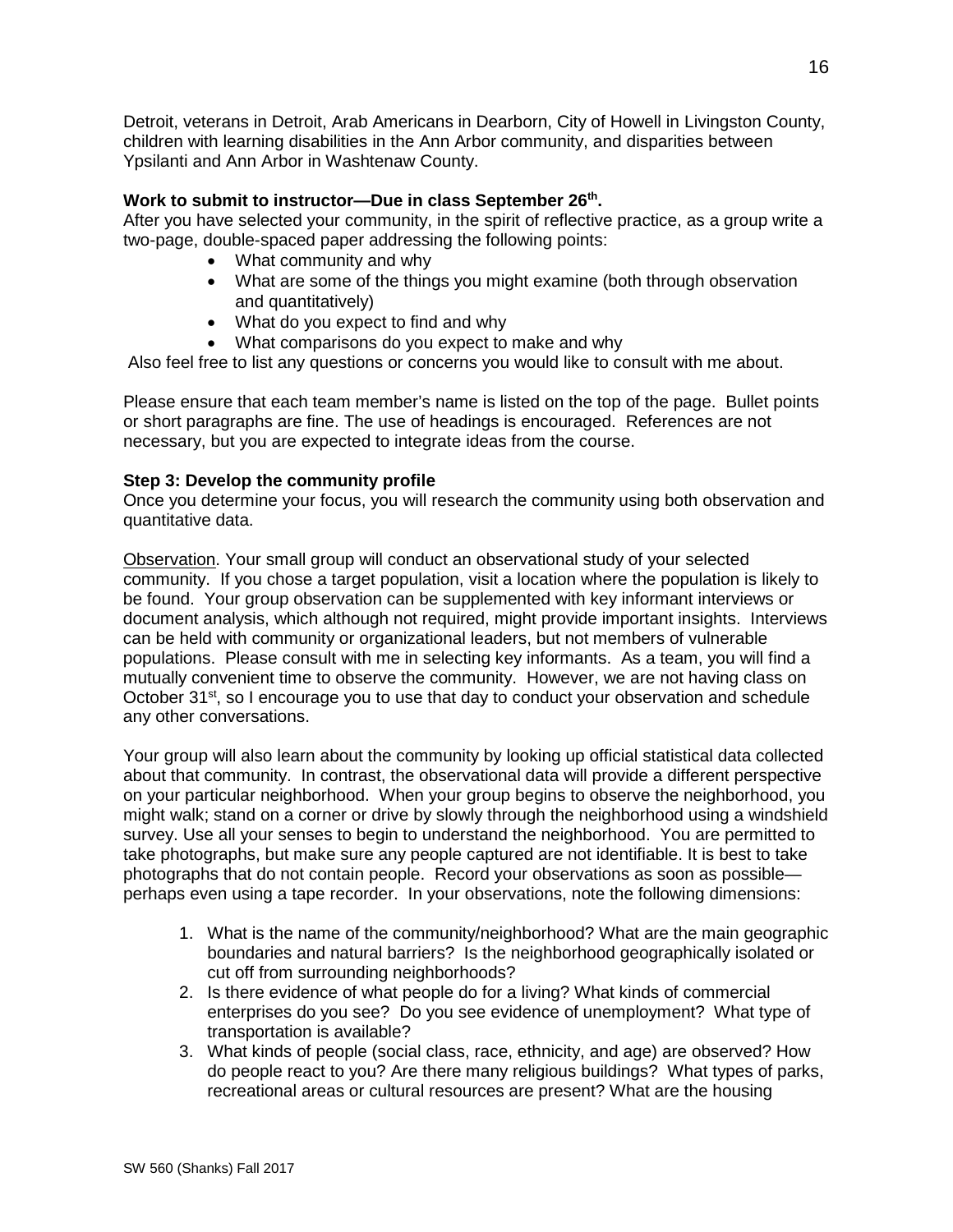conditions like? Are there distinct sub-communities within the larger community? What do people do who live here? Where are the schools, the primary stores, bars, community centers? Are they accessible?

- 4. What is the condition of the roads, sidewalks, garbage collection, and other components of the community infrastructure?
- 5. What kinds of schools are located in the community? What is their condition? Is there a local library?
- 6. What kinds of voluntary agencies/social services are located in the community?

Be mindful of strengths and assets in the neighborhood as well as its needs, problems, or shortcomings.

Quantitative data. Your small group will use the *American Community Survey* produced by the U.S. Census Bureau to identify relevant quantitative indicators of your selected community. Your group will use quick tables, data profiles, multiyear profiles and narrative profiles provided in the American Community Survey to describe the geographic area. Your group will also develop your own custom tables. The community brief should include general characteristics, social characteristics, and economic characteristics. In addition, to help the reader/audience understand your community, you should include comparisons to other communities. For example, if you are examining home ownership in Ann Arbor, you may also want to compare this indicator in various sections of the city or compare to other cities, the state of Michigan or the country as a whole.

# **We will have a hands-on tutorial by an University librarian on how to use census data and find relevant public data as part of the community assessment process.**

You will prepare a Power Point presentation or prezi that summarizes, analyzes and synthesizes the information you gathered during your observation and quantitatively.

The profile should be considered a professional presentation that an agency or group of concerned citizens would produce to educate citizens and elected officials. Use charts, graphs, other visuals, and text effectively to convey your points. The key messages of your visuals should be explained in brief narrative form. A handout can be helpful to summarize key information or you can simply share the Power point slides or prezi if this contains all the pertinent information. In class, you will share your key findings with your colleagues. You will have 15 minutes for the presentation, including a brief question and answer period. Be prepared to highlight important findings that build on community strengths and address community needs.

**Step 4: Individual Reflection:** After the presentation, each team member is to reflect on the group process and what has been learned from this project, submitting a summary to the instructor via Canvas. This can be sent along with the evaluation sheet that will be provided in class.

### **Work to submit to instructor as a team—Due in class November 21st.**

*Please give these things to me before your presentation.*

- Minutes from your group meetings
- Copy of your Power Point slides and other visual aids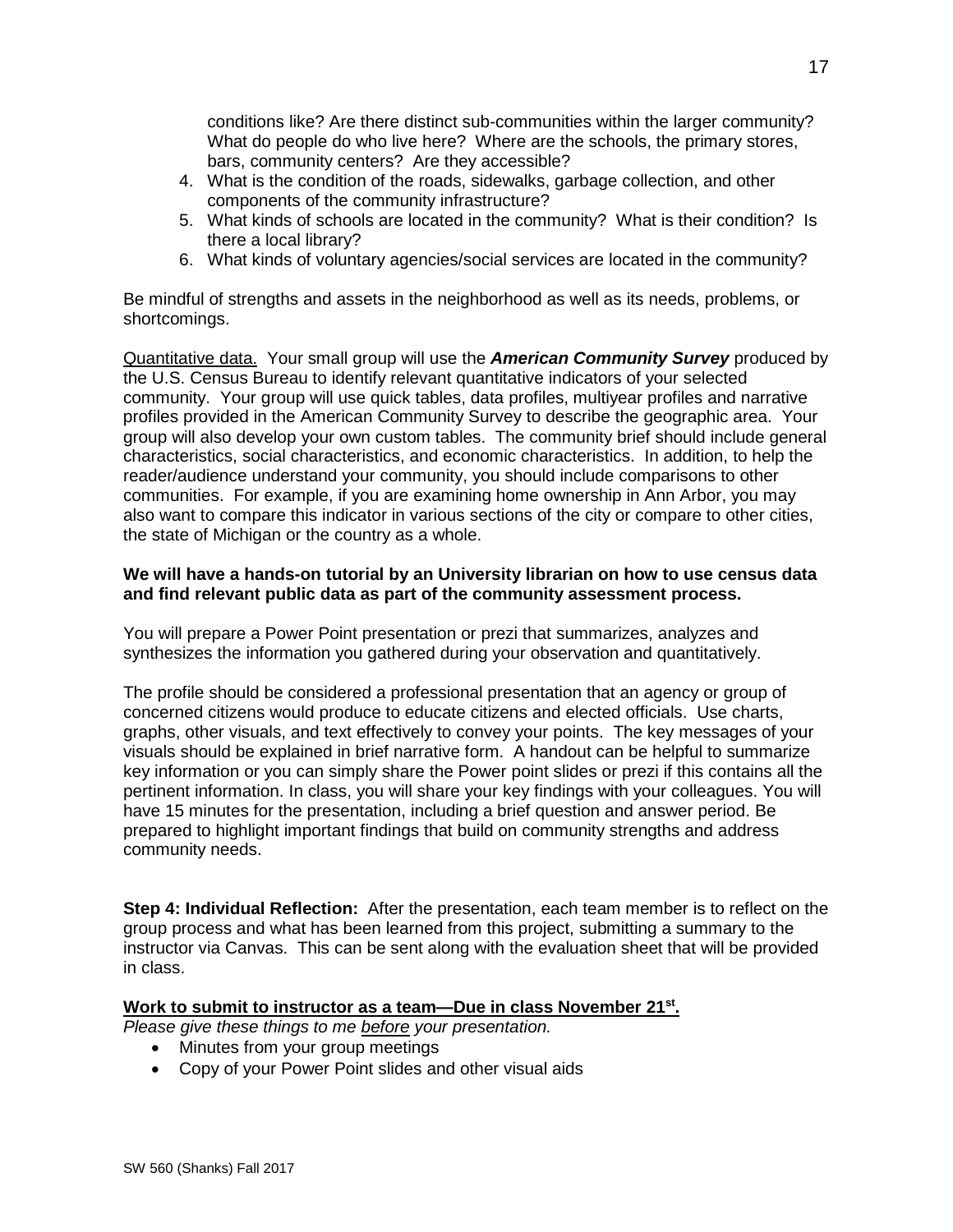# **3. Concept Paper/Mini-grant Proposal (Groups of Two or Individually)**

This assignment involves the development of a concept or pre-proposal paper for a small grant to support some program innovation/development to be submitted to a foundation or funding organization. The assignment's central goal is to learn skills associated with proposal development. Thus, you will conceptualize and draft a mini-proposal (also known as a concept paper), addressing all of the essential elements of a formal proposal. You can choose a real foundation that provides grants in your area of interest or submit it to the Trina R. Shanks Foundation.

You should write this grant as though you were a director or development officer of a community-based agency. You should give your organization a name and provide a brief description of the agency. If you are in a field placement, you may consider writing a proposal for your agency. You may also consider using an agency that is connected to your community profile or your advocacy issue, but this is not required. You may use a real agency or create your own.

*For this assignment, you can either work with a partner or individually.* 

# **Step 1: Choose Agency and prepare background information**

Decide on your agency and prepare a short background statement (i.e. issues addressed, population served, orientation of agency, scope of agency, accomplishments of agency). This does not need to be extensive, but will help you with the development of your proposal. If you are using an actual agency, you may want to examine the agency's website for a mission statement and agency description.

# **Step 2: Brainstorm project idea**

Based on the agency, brainstorm a project that you could develop and for which you could write a mini-proposal. You might start by focusing on a particular population served at your agency, but you could also brainstorm a project that fills a current gap in services. For those in field placements, you may want to address a program needed within your agency. In brainstorming, you should consider the scope of the project. You may want to consider a project that would be 1-2 years in length and have a budget of \$100,000 or less.

# **Step 3: Prepare Concept paper/Mini-proposal**

The paper may not exceed 5 pages. The concept/mini-proposal paper needs to contain the following elements. Use points 2 to 8 as headings in your proposal. Follow the order as specified below.

- 1. COVER LETTER: Include a cover letter (also called a transmittal letter) with the proposal. This letter should highlight the main points of the concept paper and indicate to the potential funding source why this project is important and the amount you would like to have funded (does NOT count against the five-page limit). You may want to explain why the proposal may be of interest to the Foundation**.**
- 2. AGENCY DESCRIPTION: A brief description of the agency, including mission, target population(s), and primary services. You can also include any key collaborators or partners related to the proposed services as well as agency personnel and strengths in relation to the project.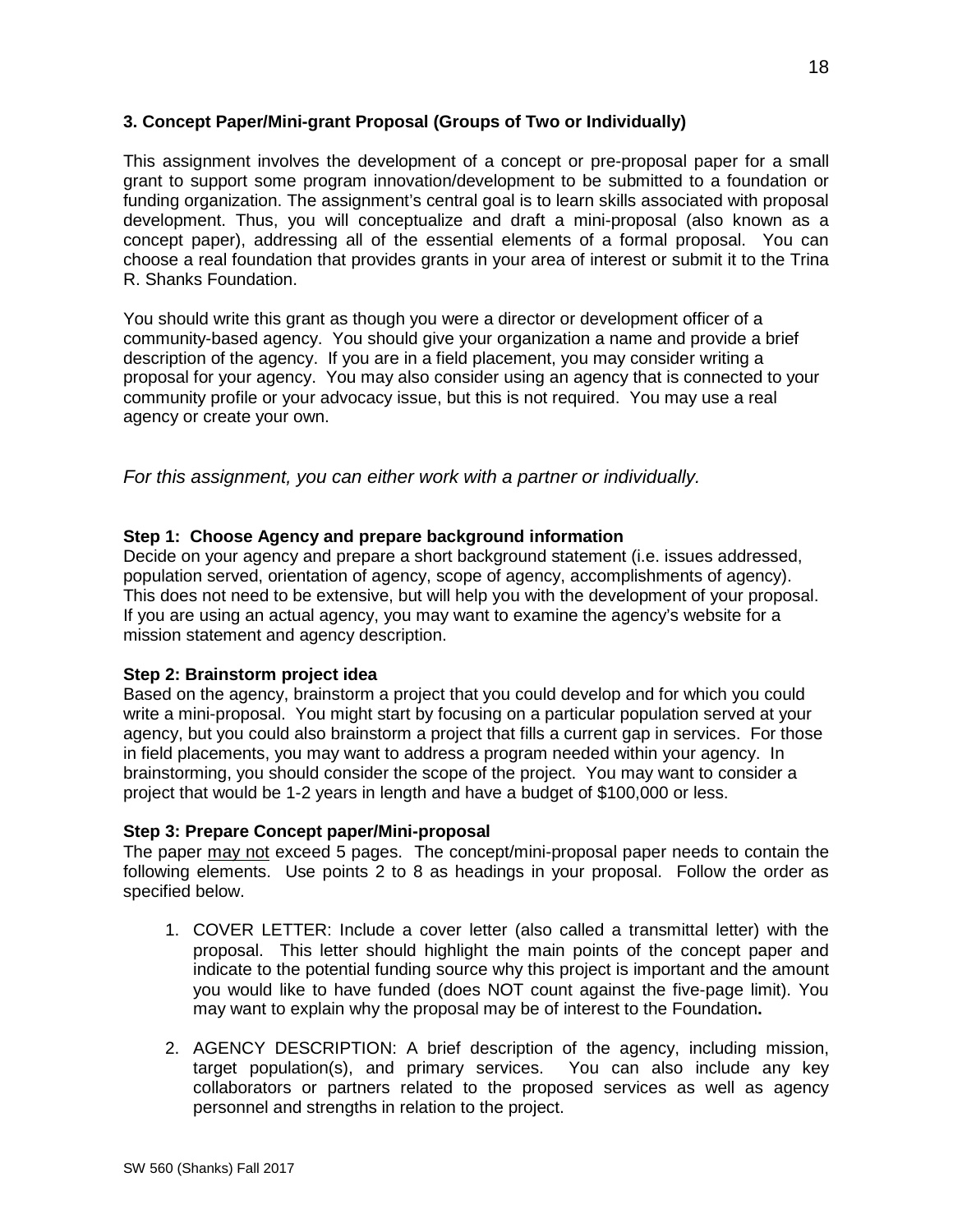- 3. BACKGROUND/NEEDS STATEMENT: A brief description of the problem you propose to address and why it is important (include relevant literature/research/policies, document need for the intervention/project proposed)
- 4. GOALS & OBJECTIVES: State the project's goals and major objectives (link the goals and the objectives to your description of the project).
- 5. PROJECT NARRATIVE: This is your implementation plan. Discuss principal components of the project and its anticipated measurable outcomes (include enough information for the potential funder to understand how their money will be used to address the identified need and intended goals). This section can be organized around key objectives (e.g. to achieve objective 1, we will establish… For objective 2, we will…). Include a final, persuasive, summary paragraph to sell the project.
- 6. BUDGET: Estimate project cost (how much money will you need to carry out the project based upon its objectives).
- 7. BUDGET NARRATIVE: Provide a one-page single-spaced narrative of the budget. Explain each budget line and how the item relates to the project. For positions, give an overview of duties, required qualifications, hourly wage, number of hours and weeks worked, and benefits rate. Provide a narrative for any in-kind contributions included in the budget.
- 8. TIMELINE: Provide a specific timeline to give the funding source an idea of the project steps and activities (consider using a Gantt chart). You can reference timeline in your narrative and attach separately.

# *Submit to instructor-as one document via Canvas December 12th*

- Cover letter
- Mini-proposal (includes timeline, budget, and budget narrative)

(Note: Late submissions will be accepted only in extraordinary circumstances.)